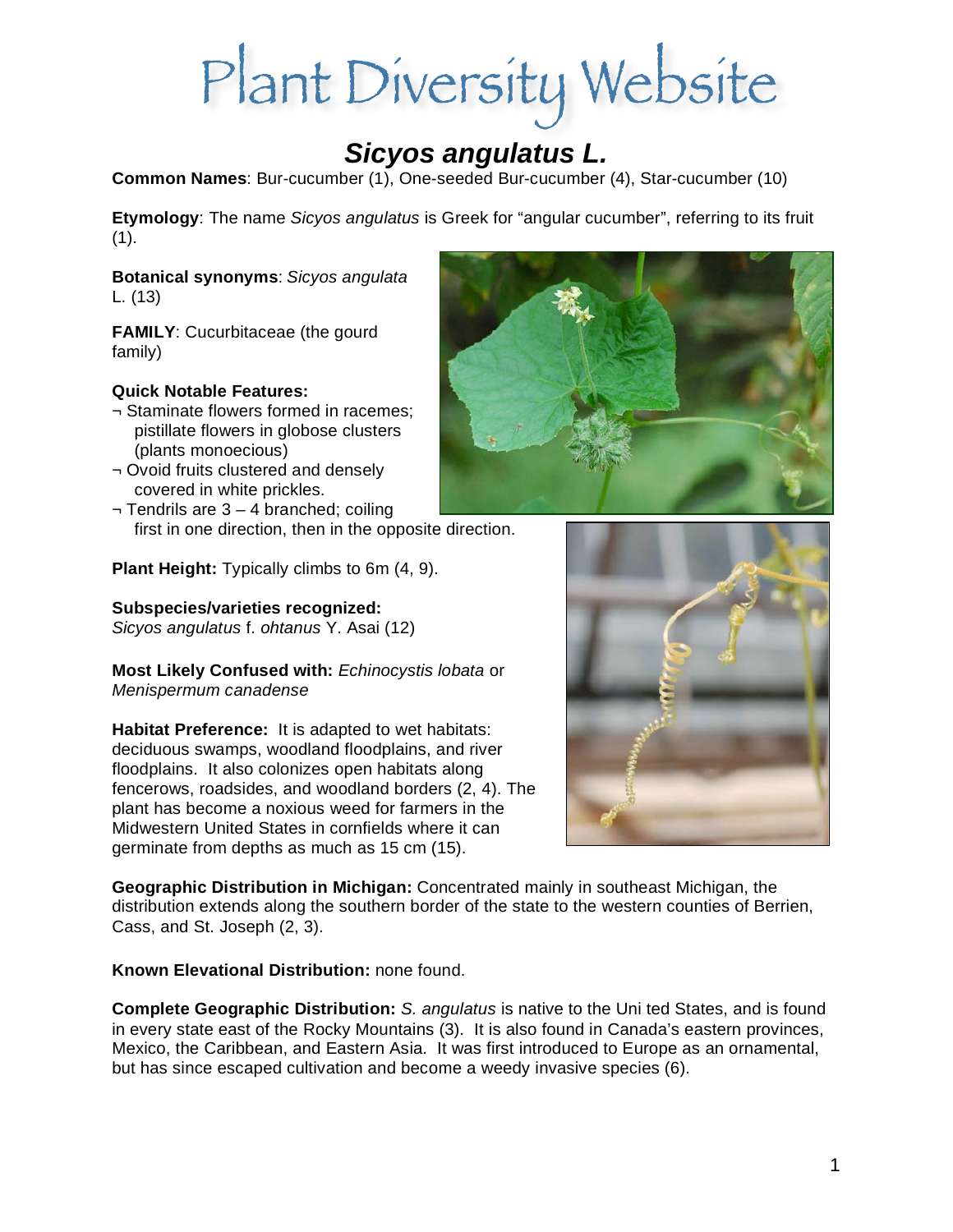**Vegetative Plant Description:** This plant is an annual vine, drying entirely in the coldest months of the year.Leaves are simple, palmately veined, and alternately arranged. They have a denticulate margin (11) and 3-5 shallow lobes with acute tips. The leaf shape is orbicular-

angular with a deep basal sinus, measuring about 8cm in length and width. The plant is pubescent on the stem and on the underside of the leaf along the petiole. The petiole is generally 5 cm long (1, 2, 4, pers. obs.). "The root system consists of a shallow branched taproot" (9).

**Climbing Mechanism**: *Sicyos angulatus* climbs with axillary tendrils bearing 3 or 4 branches. Branches of the tendril originate 2-5cm above the base of the tendril. When the tip of the tendril makes contact with a support, it wraps or hooks around the support, securing the tendril.

Proximal to the contact point, the tendril then begins to twist forming spirals. It has an unusual ability, known as perversion, to form spirals first in one direction and then in the other direction (1, 14, pers. obs.).

**Flower Description:** Flowers are monoecious with both staminate and pistillate flowers generally arising from the same axis on pubescent peduncles. The peduncles of the pistillate flowers are generally the same length as the pedicels, whereas the peduncles of the staminate flowers are several times longer than the pedicels. The calyx is green, five-toothed, and pubescent (11). The corollas of both sexes are white with green striations, and consist of five petals fused at the base into an open bowl, and free and spread at the tips. Staminate flowers form on either paniculate or racemose inflorescences. The anthers unite to form a central column. Pistillate flowers are borne on a compact cyme, in a globose cluster of 8-20 flowers. The pistil consists of a superior ovary, a slender style, and 3 stigmas (1, 2, 8, 11, 14).

**Flowering Time:** In Ohio, *S. angulatus* blooms from mid-August to mid-September (10).

**Pollinator:** "The nectar of the flowers attracts longtongued bees, such as honeybees & bumblebees, sphecid wasps, vespid wasps and various kinds of flies. Wasps are especially attracted by the accessible nectar of the staminate flowers. Some bees also collect pollen from the staminate flowers" (9).







**Fruit Type and Description:** Fruits are found clustered

together, radiating from a central point, appearing as if it were one fruit with broad spikes.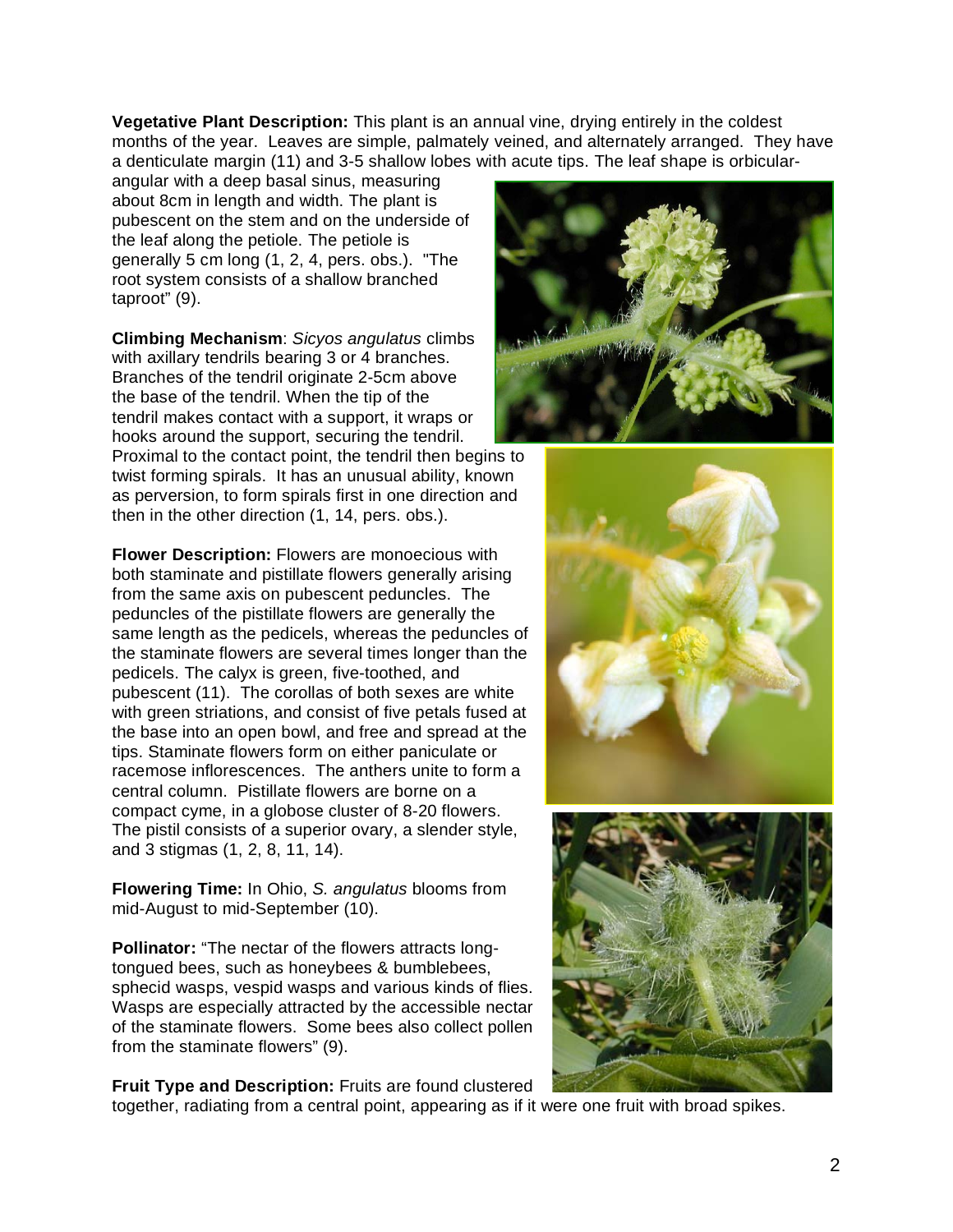These clusters measure 2.5-3.7 cm across. In reality, each 'spike' is a single fleshy fruit (a berry), that is dry and indehiscent at maturity, with one seed inside and a single style at the tip. Each fruit is covered in sharp, white prickles and measures 1.1-1.7 cm long (1, 2, 11).

**Seed Description:** Each fruit contains a single, large seed. The seed is brown, flat, and tapered at one end and is never fully released from the fruit. Thus what appears to be a seed at dispersal is a single mature ovary with one seed inside (pers. obs.).

**Dispersal Syndrome:** *S. angulatus* is an annual plant that spreads mainly by reseeding itself. Seeds are produced in large numbers and the enclosing fruit is disseminated by animals, which may catch the prickly fruit in their fur (6). Seeds germinate from May through September (16).

**Distinguished by**: Although superficially similar, *S. angulatus* is distinguishable from *Echiocystis lobata* in its seedlings, leaves, fruit, and flower. *E. lobata* has glabrous leaves with



deep sinuses, whereas *S. angulatus* has pubescent leaves with shallow sinuses. Both species have a prickly fruit, but each fruit of *E. lobata* has four seeds, occurs singly, and resembles a small cucumber. Also, both species have white flowers, however the flower of *E. lobata* is minute, has six loosely splayed petals, whereas *S. angulatus* has five-petals cupped together (1,2,8).

 The leaves of *S. angulatus* and *Menispermum canadense* are both orbicular-angular and have 3-5 shallow lobes; however, the petiole of *M. canadense* is attached to the

underside of the leaf (peltate) and the leaf margin is entirely without teeth, whereas the petiole of *S. angulatus* is attached at the margin and there are subtle teeth at the margin.

**Other members of the family in Michigan:** Only *Echinocystis lobata*. Although *Cucumis melo*  (melon), *Cucumis sativus* (cucumber), *Cucurbita pepo* (summer squash), and *Cucurbita maxima* (winter squash) have been found in 1-2 coastal counties in Michigan, the incidence of these species has been attributed to dispersal by picnickers at those sites, or by seeds surviving from garbage and sewage treatment wash-up (2).

**Ethnobotanical Uses:** The Iroquois used a decoction of the vine to treat venereal diseases. They would also mix the plant with cow feed to aid in difficult birth of calves (5).

**Phylogenetic Information**: Cucurbitaceae belongs to the order, Cucurbitales, which is closely related to Fagales, Fabales and Rosales within the clade Eurosids I. Cucurbitales is most closely related to Fagales; both are characterized as having 1-seeded, indehiscent fruit, and an inferior ovary (which are not universal in Cucurbitaceae). Within Cucurbitaceae, *Sicyos* belongs to the subfamily, Cucurbitoideae, which includes species with styles united into a single column. *Sicyos* belongs to the subtribe, Sicyinae, along with *Siyosperma, Parasicyos, Microsechium, Sechium,* and *Sechiopsis* (7,8)*.*